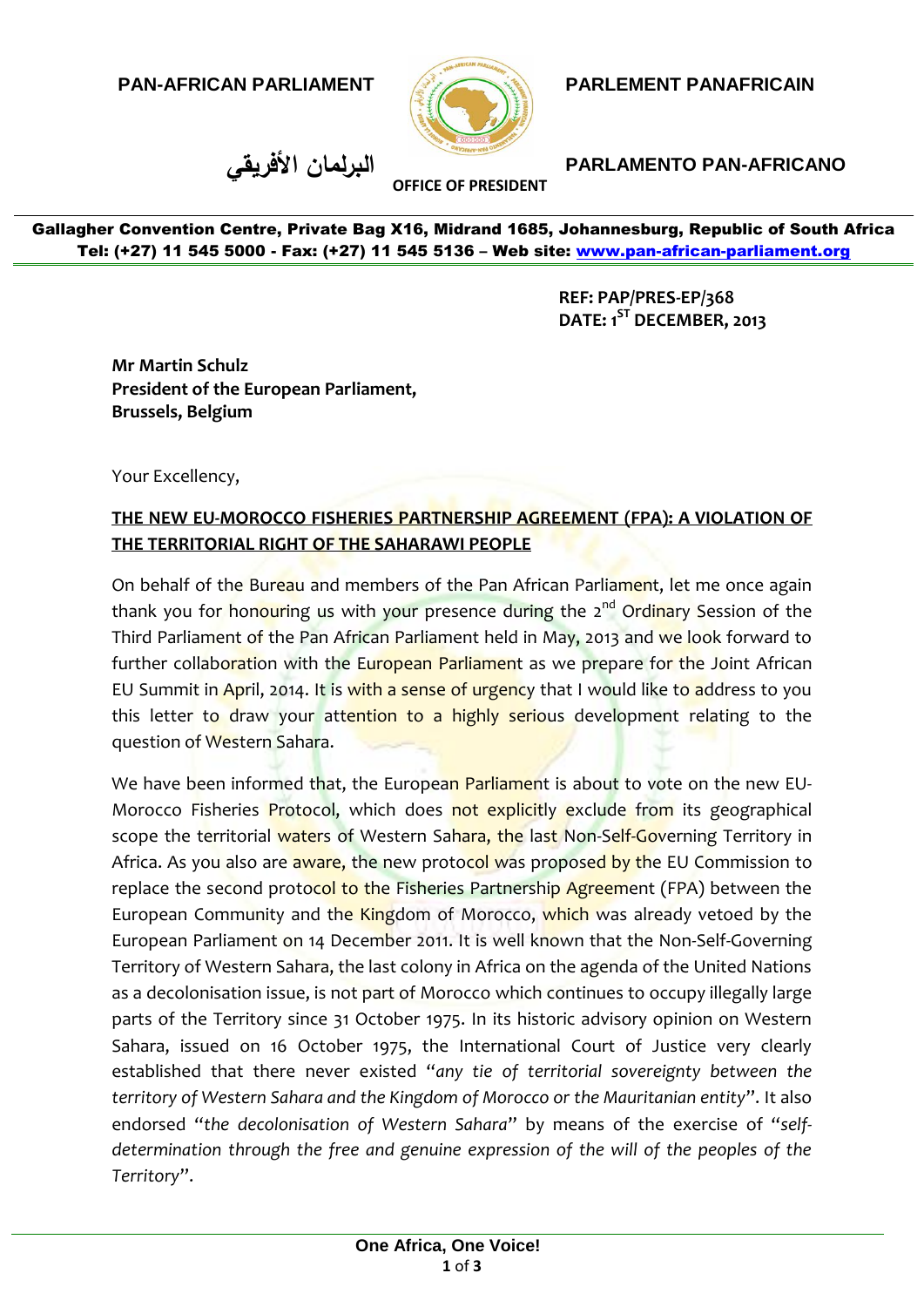The United Nations, the African Union and all UN Member States have never approved Morocco's occupation of Western Sahara or recognised the legality of its forceful annexation of the Territory. In accordance with General Assembly resolutions 34/37 (1979) and 35/19 (1980), Morocco is an occupying power of Western Sahara, and the UN has never recognised it as administering power of the Territory. As an occupying power, Morocco thus has no right whatsoever to exploit the natural resources of the occupied territories of Western Sahara or to enter into agreements with third parties concerning those resources over which only the Sahrawi people have permanent sovereignty.

The Pan African Parliament has also passed several resolutions and recommendations on the illegality of the Kingdom of Morocco's continued occupation of the Western Sahara,

In view of the legal status of Western Sahara as a Non-Self-Governing Territory, and given the political, legal and ethical implications of the EU-Morocco Fisheries Agreement, the European Union could have simply excluded Western Sahara from the geographical scope of the FPA, just as other governments have done with respect to their trade agreements with Morocco. On 20 July 2004, the Trade Representative of the US Government stated in relation to the US-Morocco Free Trade Agreement (FTA) that "*the United States and many other countries do not recognise Moroccan sovereignty over Western Sahara"* and that *"The FTA will cover trade and investment in the territory of Morocco as recognised internationally, and will not include Western Sahara*".

The new EU Fisheries Protocol with Morocco, which does not explicitly exclude the territorial waters of Western Sahara, clearly flies in the face of the clear and strong positions exhibited by some EU Member States. It also disregards the majority opinion expressed by the European Parliament and its Legal Service, which, in July 2009, established that EU-flagged vessels were in effect fishing in the waters adjacent to Western Sahara under the EU-Morocco FPA. The Legal Service also underlined that the people of Western Sahara had never been consulted nor received any benefits from the exploitation of their own fisheries resources. It further stressed that, if the rights of the Sahrawi people under international law would not be fully respected under the FPA, then the agreement should be suspended or be applied in such a way that EU-flagged vessels would be excluded from the exploitation of the waters of Western Sahara.

This express indifference to the interests and wishes of the Sahrawi people is clearly in violation of the relevant principles of international law applicable to Western Sahara set out in the legal opinion submitted to the Security Council on 29 January 2002 by the UN Under-Secretary-General for Legal Affairs, the Legal Counsel, Ambassador Hans Corell. In his legal opinion, Mr Corell stressed that "*if further exploration and exploitation activities were to proceed in disregard of the interests and wishes of the people of Western Sahara, they would be in violation of the principles of international law applicable to mineral resource activities in Non-Self-Governing Territories*". In relation to the legality under international law of the EU-Morocco FPA, Mr Corell also said, on 4 December 2008, that